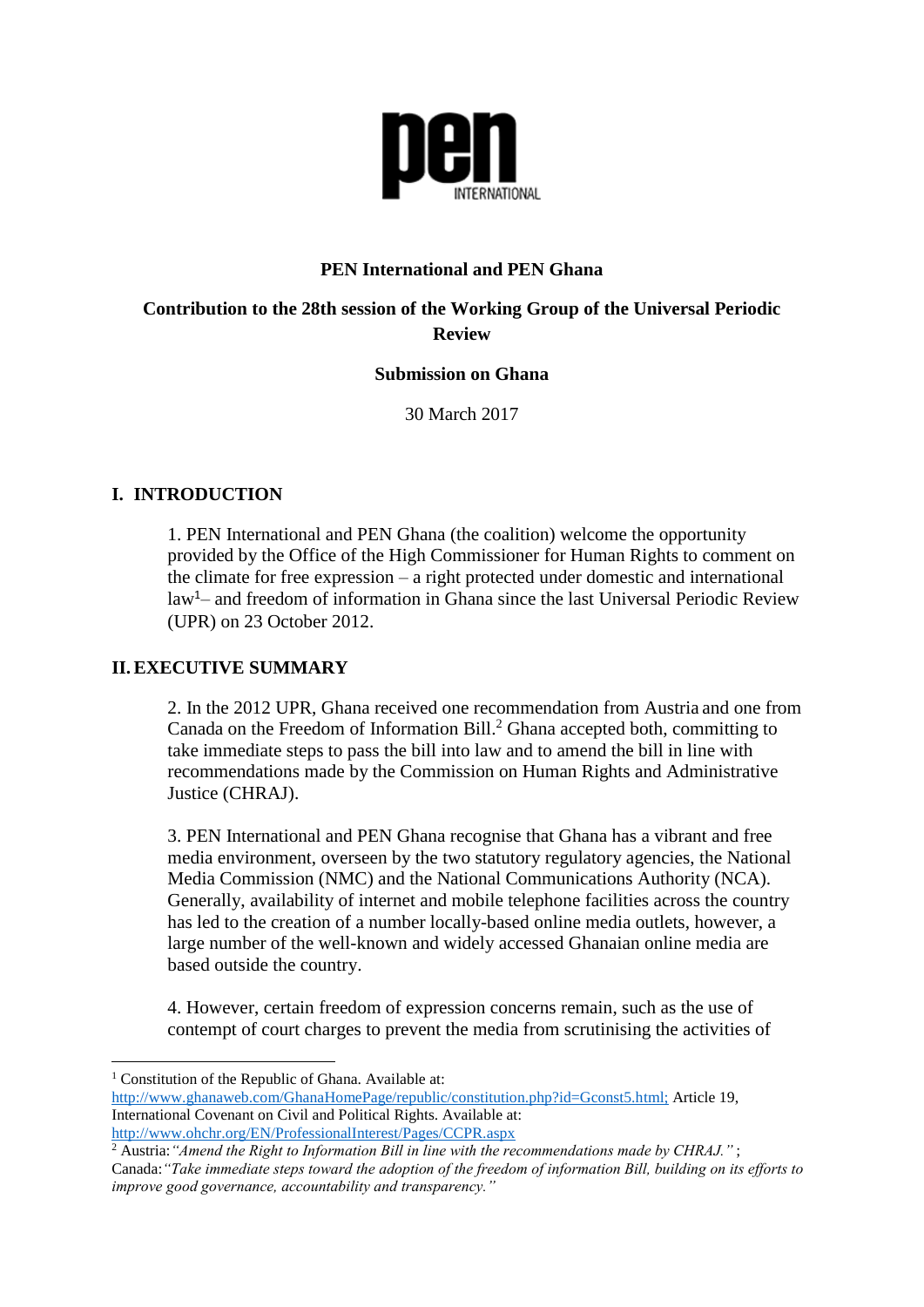judges and the courts, as well as concerns around the Interception of Postal Packets & Telecommunications Bill.

5. This submission examines the following key points related to freedom of expression:

- (a) Right to Information Bill
- (b) Other legislation impacting on speech and media
- (c) Interception of communications and surveillance
- (d) Situation of Press Freedom

### **III. RELEVANT ISSUES**

#### **(a) Right to Information Bill**

6. PEN International and PEN Ghana note with regret that the Right to Information (RTI) Bill has not yet been passed by Parliament, despite Ghana's acceptance of the recommendations made by Austria and Canada in 2012. The coalition stresses the importance of compliance of the provisions to the ICCPR, as stated also by the Human Rights Committee that Ghana should expedite the enactment of the Right to Information Bill and ensure that its provisions conform to the ICCPR.<sup>3</sup>

7. The bill was first presented before Parliament in 2003, and has been awaiting approval for 13 years. After consultation from civil society, the bill was reviewed and revised, and presented to Parliament by the Executive (through the Attorney General and Minister of Justice) again on  $25<sup>th</sup>$  July 2015, for the second reading of the bill.

8. Under pressure from civil society, the Speaker of Parliament made an announcement on May 17, 2016 singling out the RTI Bill for priority attention. Following that announcement, the bill was taken through readings on a daily basis in the house from 18 to 20 May and 24 to 27 May 2016. Regrettably, since then the process has experienced a stalemate, as no further action has been taken by Parliament. In November 2016, then-President John Mahama said he could not force Parliament to pass the Bill into law, as parliament is autonomous, but that he had been advocating for the bill to be passed. The Right to Information (RTI) Coalition refuted these claims.<sup>4</sup> The current President's New Patriotic Party (NPP) party when in opposition was among the voices calling for the passage of the

**.** 

<sup>&</sup>lt;sup>3</sup> Amnesty International, Ghana Report 2016/2017. Available at:

<https://www.amnesty.org/en/countries/africa/ghana/report-ghana/>

 $\frac{4}{1}$  The Right to Information coalition is a group of rights advocacy organizations campaigning since 1998 for the passage of a Right to Information law. Citi FM, " I can't force Parliament to pass RTI bill – Mahama", 17 November 2016. Available at: [http://citifmonline.com/2016/11/17/i-cant-force-parliament-to-pass-rti-bill](http://citifmonline.com/2016/11/17/i-cant-force-parliament-to-pass-rti-bill-mahama/)[mahama/](http://citifmonline.com/2016/11/17/i-cant-force-parliament-to-pass-rti-bill-mahama/)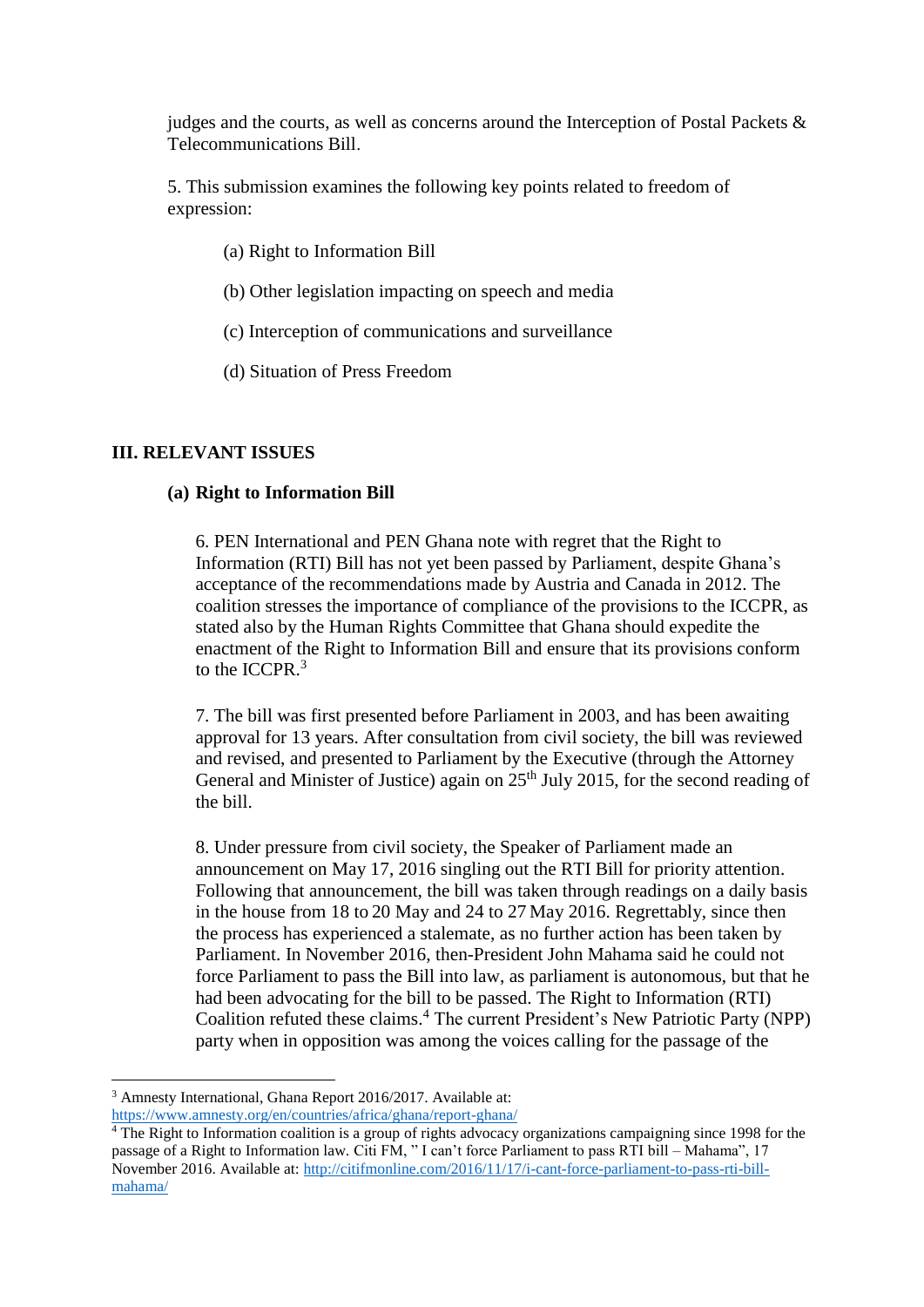Right to Information Bill. In the last two weeks of the last Parliament, the thengovernment, having lost the December 7, 2016 elections, tried to push the bill through with certain conditions which the then-opposition party (now ruling party) opposed.

9. Since the bill could not go through the last parliament, a fresh bill will have to be presented to the current parliament. At time of writing there were no updates from the government on the standing of the bill, but the coalition is encouraged by the President's past support of the RTI bill and his work as Attorney General and Minister of Justice where he initiated and effected the repeal of the Criminal Defamation Law.

#### (b) **Other legislation impacting on speech and media**

10. Despite the welcome removal of criminal libel and seditious libel provisions from the country's Criminal Code (1960, Act 29) in 2001, there are several other pieces of legislation that restrict freedom of expression because they "pertain to criminal liability for putting words into circulation" 5 including obscenity; contempt of court; contempt of Parliament; exciting prejudice as to proceedings pending before court; and printing illegal offers.<sup>6</sup>

11. Besides the contempt laws, there is no indication that any of the other legislation listed above has been applied against the media or citizens in recent years. However, the application of contempt of court laws in several instances raises concerns about restricting freedom of expression. While contempt of parliament and contempt of court laws are used to protect the integrity of the parliament and judiciary respectively, the coalition is concerned with the capricious application against journalists and the media when there is no need for such an action. Civil society, media freedom groups and others have also expressed concern about the lack of a definition of the common law of contempt of court in regards to press freedom and the potential this creates for a chilling

**.** 

<sup>5</sup> H.J.A.N Mensah-Bonsu, "The Press and the Criminal Law in Ghana," In Kwame Karikari and Kofi Kumado (Editors), 2000. *The Law and the Media in Ghana*. Legon, School of Communication Studies, pp. 88 – 118, as quoted in "The Impacts of Decriminalisation of Defamation on Media Freedom in Ghana," paper prepared for PEN International by Kwame Karikari, Dean, School of Communication Studies, Wisconsin International University College, Ghana, unpublished.

<sup>6</sup> Criminal Offences Act - 1960 (Act 29), Section - 281 – "Further Offences Relating to Obscenity", available at [http://laws.ghanalegal.com/acts/id/19/section/281/Further\\_Offences\\_Relating\\_To\\_Obscenity;](http://laws.ghanalegal.com/acts/id/19/section/281/Further_Offences_Relating_To_Obscenity) Article 19, 12 (clause 11) of the 1992 Constitution states that "the act or omission constituting the contempt is not defined in a written law and the penalty is not so prescribed." According to legal practitioner, Ace Kojo Annan Ankomah, "current definitions are based on the 'received' common law, which classifies contempt into (i) civil contempt conduct (involving a breach of a court order) and criminal contempt (refers generally to other conduct, which interferes with the due administration of justice)" , as quoted in Ghana Web, "Parliament must consider contempt of court Act - Ace Ankomah," 3 July 2013,

http://www.ghanaweb.com/GhanaHomePage/NewsArchive/Parliament-must-consider-contempt-of-court-Act-Ace-Ankomah-278572 ); Contempt of Parliament, Section 122 Ghana Constitution, available at [http://www.ghanaweb.com/GhanaHomePage/republic/constitution.php?id=Gconst10.html;](http://www.ghanaweb.com/GhanaHomePage/republic/constitution.php?id=Gconst10.html) Criminal Offences Act - 1960 (Act 29), Section - 225 - Exciting Prejudice as to Proceeding Pending in Court, available at

http://laws.ghanalegal.com/acts/id/19/section/225/Exciting\_Prejudice\_As\_To\_Proceeding\_Pending\_In\_Court; section 233(c)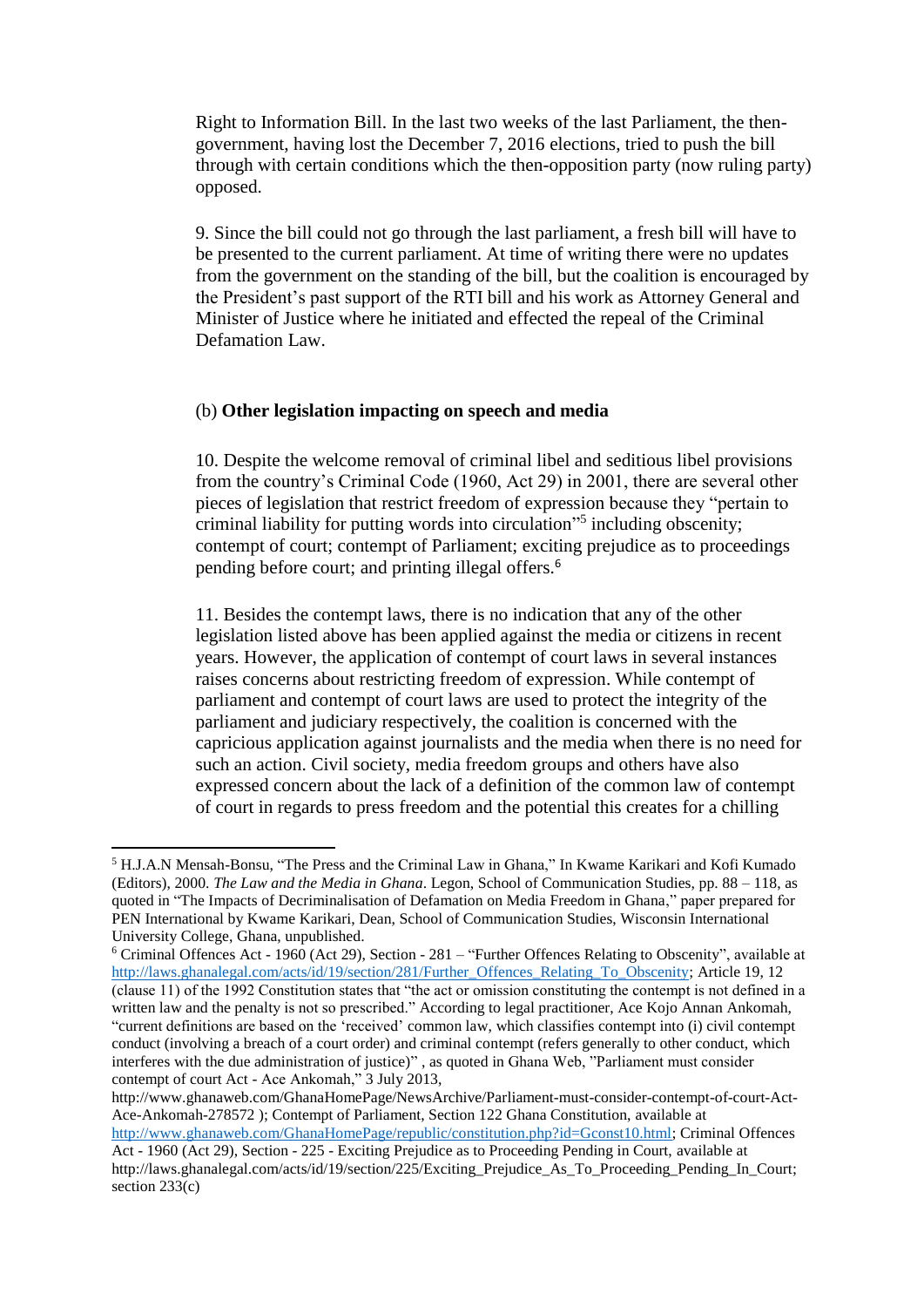effect on the press.<sup>7</sup> Examples of the use of contempt laws on press freedom include a case where three members of the then-opposition New Patriotic Party (NPP) were brought before the Supreme Court in 2013, for "scandalising" the Court with comments they made separately on radio stations concerning the Court's hearing of a petition brought before it by the then-opposition NPP. The petition sought the annulment of the results of the just-held general elections in which the Electoral Commission had declared the ruling NDC the winner. In a highly politically polarised atmosphere, the custodial sentences given to the contemnors intensified the public outrage ensuing from the case.<sup>8</sup>

12. Contempt of parliament has also been used in three instances since the decriminalisation of defamation in 2001, including in the period under review, for instance in July 2016, a reporter from the biggest newspaper, the state-owned Daily Graphic, was banned from reporting on proceedings of the House.<sup>9</sup>

13. Other legislation exists that could jeopardise the media's freedom to inform the public or demand accountability from public office holders including those protecting state or official "secrets", such as the State Secrets Act<sup>10</sup>, as well as section 208 of the Criminal Code which deals with false news.<sup>11</sup>

### **(c) Interception of communications and surveillance**

14. The Interception of Postal Packets and Telecommunication Messages Bill 2015, was presented by the previous government to Parliament. The Bill proposed the interception of all communications for the undefined purposes of "protecting national security" and "fighting crime generally."<sup>12</sup> The coalition believes the Bill lacked sufficient safeguards and guidelines that could guarantee its correct implementation; consequently, the bill received widespread condemnation from civil society. In particular, clause 4(3) and (4) of the Bill were problematic as they allowed the National Security Coordinator to authorise interceptions for 48 hours

 $\overline{\phantom{a}}$ 

Criminal Offences Act - 1960 (ACT 29), Section - 233 - Advertising a Reward for the Return of Stolen Property, etc, c) prints or publishes any such offer;

[http://laws.ghanalegal.com/acts/id/19/section/233/Advertising\\_A\\_Reward\\_For\\_The\\_Return\\_Of\\_Stolen\\_Propert](http://laws.ghanalegal.com/acts/id/19/section/233/Advertising_A_Reward_For_The_Return_Of_Stolen_Property,_Etc) [y,\\_Etc](http://laws.ghanalegal.com/acts/id/19/section/233/Advertising_A_Reward_For_The_Return_Of_Stolen_Property,_Etc)

<sup>&</sup>lt;sup>7</sup> Akoto Ampaw (2004), Legislation on Media, Speech and Expression. A Source Book. Accra. MFWA. Introduction, p. 10, as referenced in Professor Kwame Karikari's paper for PEN International, "The Impacts of Decriminalisation of Defamation on Media Freedom in Ghana," unpublished.

<sup>8</sup> Professor Kwame Karikari, "The Impacts of Decriminalisation of Defamation on Media Freedom in Ghana," paper for PEN International, unpublished

<sup>9</sup>The reporter had allegedly published a misleading report which he had apologised for when he was brought before the Privileges Committee. Ghana Web, "Parliament ban Daily Graphic Reporter", 15 July 2016, Available at: http://www.ghanaweb.com/GhanaHomePage/NewsArchive/Parliament-bans-Daily-Graphicreporter-455565 ; referenced in Professor Karikari's paper for PEN International, unpublished

 $10$  State Secrets Act, 1962 (Act 101)

<sup>&</sup>lt;sup>11</sup> Criminal Offences Act 1960 (Act 29); Section - 208 - Publication of False news with Intent to Cause fear and Alarm to Public,

http://laws.ghanalegal.com/acts/id/19/section/208/Publication Of False News With Intent To Cause Fear A nd\_Alarm\_To\_Public

<sup>&</sup>lt;sup>12</sup> Amnesty International, Ghana Report 2016/2017. Available at: <https://www.amnesty.org/en/countries/africa/ghana/report-ghana/>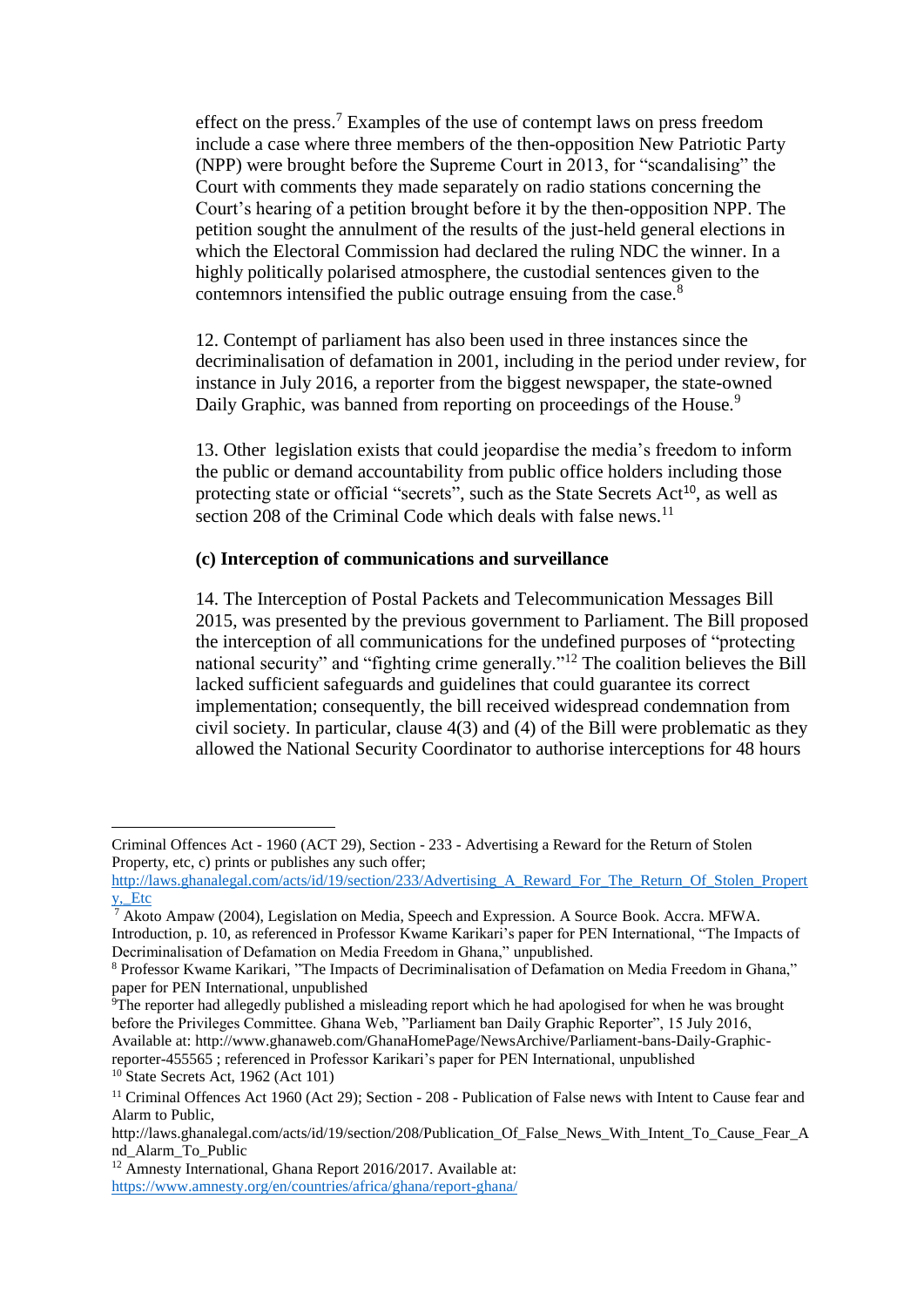without any court order or warrant.<sup>13</sup> The coalition welcomes the fact that the bill expired with the end of the last Parliament and would caution against its reintroduction in its previous form.

15. On May 26, 2016, the Inspector General of Police, John Kudalor, told reporters in Accra that police were considering blocking Facebook, Twitter and other social media during general elections scheduled for December 2016.<sup>14</sup> PEN International and PEN Ghana note that this did not occur, yet are concerned that the authorities at the time threatened to block social media access and repress freedom of expression online.

### **(d) Situation of press freedom**

16. Ghana has a robust media freedom environment, however the coalition notes two cases of concern relating to journalists in the period under review. Radio reporter George Abanga was shot and killed in Sankore, in the Brong Ahafo Region of Ghana on 10 September, 2015. <sup>15</sup> Abanga, a 35-year-old journalist, used to work for independent Success FM and Peace FM. He was investigating an alleged dispute among cocoa farmers and workers.<sup>16</sup> The motive behind the attack was unclear, but several Ghanaian newspapers alleged it could be related to the dispute among cocoa farmers and workers he was alleged to be investigating,  $17$  The police were said to be investigating, but at time of writing it was unclear what progress had been made as the police have not released any concrete information on his death.

17. Fadi Dabbousi, a Ghanaian and Lebanese author and journalist for the news website [Modern Ghana,](https://www.modernghana.com/author/fadidabbousi) was arrested on 23 September 2016 and held for two days. He was arrested by the Bureau of National Investigation (BNI) upon his arrival in Ghana from Lebanon.<sup>18</sup> After his arrest, the BNI reportedly searched his home and, among other items, seized copies of his book "59 Years of Ghana to Nowhere: The Future Is Now", which is said to be critical of former President Mahama' style of governance. The copies were reportedly returned on 25 September 2016.<sup>19</sup> Dabbousi had made critical observations about President Mahama and his government in several articles. Ghana's deputy minister of communication said that Dabbousi was arrested in connection with allegations he had made relating to the suitability of the

**.** 

<sup>&</sup>lt;sup>13</sup> Myjoyonline, "Current "Spy Bill" unacceptable", 11 March 2016, available at: <http://www.myjoyonline.com/news/2016/march-11th/current.php>

<sup>&</sup>lt;sup>14</sup> Committee to Protect Journalists, "Ghana police threaten social media blackout during polls", 30 September 2016. Available at:<https://cpj.org/2016/09/ghana-police-threaten-social-media-blackout-during.php>

<sup>&</sup>lt;sup>15</sup> Freedom House, Ghana, 'Freedom of the Press 2016'. Available at[: https://freedomhouse.org/report/freedom](https://freedomhouse.org/report/freedom-press/2016/ghana)[press/2016/ghana](https://freedomhouse.org/report/freedom-press/2016/ghana)

<sup>&</sup>lt;sup>16</sup> Committee to Protect Journalists (CPJ) "Journalists killed-Ghana: George Abanga", 29 December 2015. Available at:<https://cpj.org/killed/2015/george-abanga.php>

<sup>&</sup>lt;sup>17</sup> CPJ, "Journalists killed-Ghana:George Abanga",<https://cpj.org/killed/2015/george-abanga.php>

<sup>&</sup>lt;sup>18</sup> Media Foundation for West Africa,"Ghana: Author Arrested for Critical Comments Against President," 26 September 2016, available a[t http://www.mfwa.org/ghana-author-arrested-for-critical-comments-against](http://www.mfwa.org/ghana-author-arrested-for-critical-comments-against-president/)[president/](http://www.mfwa.org/ghana-author-arrested-for-critical-comments-against-president/)

<sup>&</sup>lt;sup>19</sup> The New Statesman, Nana Yaw Dwamena, "BNI arrestes Mahama critic -Detains him over 48hours without access to lawyer," 26 September 2016, available at

http://www.thestatesmanonline.com/index.php/news/2323-bni-arrests-mahama-critic-detains-him-over-48hours-without-access-to-lawyer